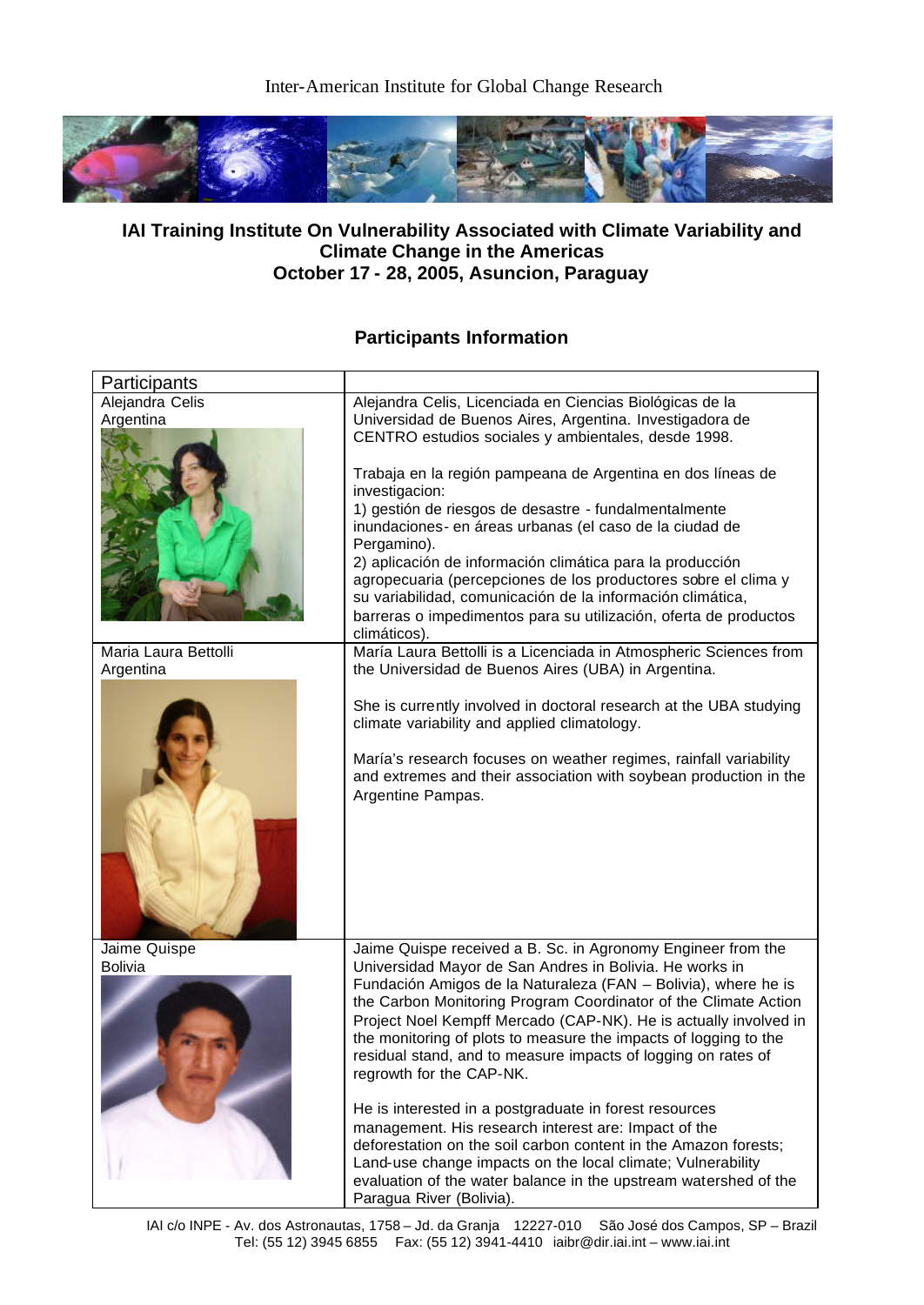| Willian Ramiro Villarpando<br>Camargo        | W. Ramiro Villarpando Camargo is Agricultural Engineer from the<br>Universidad Mayor de San Simon in Bolivia.                                                                                                                                                                                                                                                                                                                                                                                                                                                                                                                                                                                                                                                                                                                                                                                                                                                                                                                                                                                                                                                                                                                                                                                                                                                                                                                                                                                                                                                                                                                       |
|----------------------------------------------|-------------------------------------------------------------------------------------------------------------------------------------------------------------------------------------------------------------------------------------------------------------------------------------------------------------------------------------------------------------------------------------------------------------------------------------------------------------------------------------------------------------------------------------------------------------------------------------------------------------------------------------------------------------------------------------------------------------------------------------------------------------------------------------------------------------------------------------------------------------------------------------------------------------------------------------------------------------------------------------------------------------------------------------------------------------------------------------------------------------------------------------------------------------------------------------------------------------------------------------------------------------------------------------------------------------------------------------------------------------------------------------------------------------------------------------------------------------------------------------------------------------------------------------------------------------------------------------------------------------------------------------|
| <b>Bolivia</b>                               | He works studying the climatology, hydrology and agricultural of the<br>different eco regions of Bolivia. At the moment he carries out studies<br>of scenarios of climatic change and the adaptation of several<br>agricultural cultivations to the humid regions and the Altiplano of<br>Bolivia.                                                                                                                                                                                                                                                                                                                                                                                                                                                                                                                                                                                                                                                                                                                                                                                                                                                                                                                                                                                                                                                                                                                                                                                                                                                                                                                                  |
|                                              | He works with the SENAMHI and the Ministry of Agriculture<br>elaborating political of support to the agricultural sector of Bolivia<br>(Sure Agricultural, Development Alternative and a System of<br>prevention and alert early).                                                                                                                                                                                                                                                                                                                                                                                                                                                                                                                                                                                                                                                                                                                                                                                                                                                                                                                                                                                                                                                                                                                                                                                                                                                                                                                                                                                                  |
| Claudio Szlafzstein<br><b>Brazil</b>         | Claudio Fabian Szlafsztein (Buenos Aires, Argentina, 19 Sep 1966) is<br>graduated as Geologist from the University of Buenos Aires in 1991.<br>In 1995, he received a master's degree in Environmental Science<br>(Regional planning) from the Hokkaido University in Sapporo, Japan.<br>In 2003, he received his PhD (magna cum laude) from the<br>Department of Geography of the Kiel University (Germany)<br>presenting the thesis "Vulnerability and response measures to natural<br>hazard and sea level rise impacts: Long -term coastal zone<br>management, NE of the State of Pará, Brazil".                                                                                                                                                                                                                                                                                                                                                                                                                                                                                                                                                                                                                                                                                                                                                                                                                                                                                                                                                                                                                                |
|                                              | He works as a professor at the Geosciences Center of the University<br>Federal of Pará, Belém (Brazil) since 1997. He is currently involved<br>on research projects on the interface of climate change, natural and<br>man-made disasters and coastal management, principally on<br>vulnerability and adaptation measures issues in the Amazonian<br>Region.                                                                                                                                                                                                                                                                                                                                                                                                                                                                                                                                                                                                                                                                                                                                                                                                                                                                                                                                                                                                                                                                                                                                                                                                                                                                        |
| Frederico de Moraes Rudorff<br><b>Brazil</b> | Frederico Rudorff is an Oceanographer from the Rio Grande<br>Federal University Foundation, Brazil.                                                                                                                                                                                                                                                                                                                                                                                                                                                                                                                                                                                                                                                                                                                                                                                                                                                                                                                                                                                                                                                                                                                                                                                                                                                                                                                                                                                                                                                                                                                                 |
|                                              | He also received a Specialist degree in Remote Sensing from the<br>National Institute of Space Research and is finishing a M.S.<br>research in Geography at the Federal University of Santa Catarina<br>studying coastal susceptibility assessment through geoindicators<br>and spatial analysis.                                                                                                                                                                                                                                                                                                                                                                                                                                                                                                                                                                                                                                                                                                                                                                                                                                                                                                                                                                                                                                                                                                                                                                                                                                                                                                                                   |
|                                              | He is currently a member of the Natural Disaster Research and<br>Prevention Institute, a Brazilian non-profit NGO whose mission is<br>to act in the natural disaster mitigation and prevention trough<br>research, education and extension.                                                                                                                                                                                                                                                                                                                                                                                                                                                                                                                                                                                                                                                                                                                                                                                                                                                                                                                                                                                                                                                                                                                                                                                                                                                                                                                                                                                         |
| <b>Patrick Debels</b><br>Chile               | Patrick Debels is an Environmental Engineer (M.Sc.) from Ghent<br>University, Belgium. Since September 1997, he has been working at<br>the Centre for Environmental Sciences "EULA" of the University of<br>Concepción (Chile). Mr. Debels early work focused mainly on the use<br>of GIS and mathematical models for assessing erosion, water<br>availability and water quality under different land use conditions.<br>Currently, he is working on a Ph.D. in land- and water resources<br>management, and is leading the research efforts on the Biobío River<br>Basin (Chile) for the TWINBAS project (EC 6 <sup>th</sup> FP; 2004-2006). He<br>will also be coordinating research activities in the framework of the<br>recently started TWINLATIN project (2005-2008), in which 7 Latin-<br>American countries (Chile, Uruguay, Brazil, Perú, Ecuador, Colombia<br>& Nicaragua) and 3 European countries (Sweden, Belgium & U.K.)<br>are involved. In this last project, a total of 7 river basins will be<br>studied, of which 5 are located in Latin-America: the Baker River<br>Basin in Chile; the Cuareim-Quarai in Uruguay-Brazil; the Catamayo-<br>Chira in Ecuador-Perú; the Upper Cauca in Colombia & the Lake<br>Cocibolca Basin in Nicaragua. The ultimate goal of these<br>interdisciplinary TWINNING projects is to provide the scientific &<br>technological background information required for the development of<br>Integrated River Basin Management Plans (IRBMP). Stakeholder<br>participation and vulnerability of land & water resources to global<br>change are key aspects in both research projects. |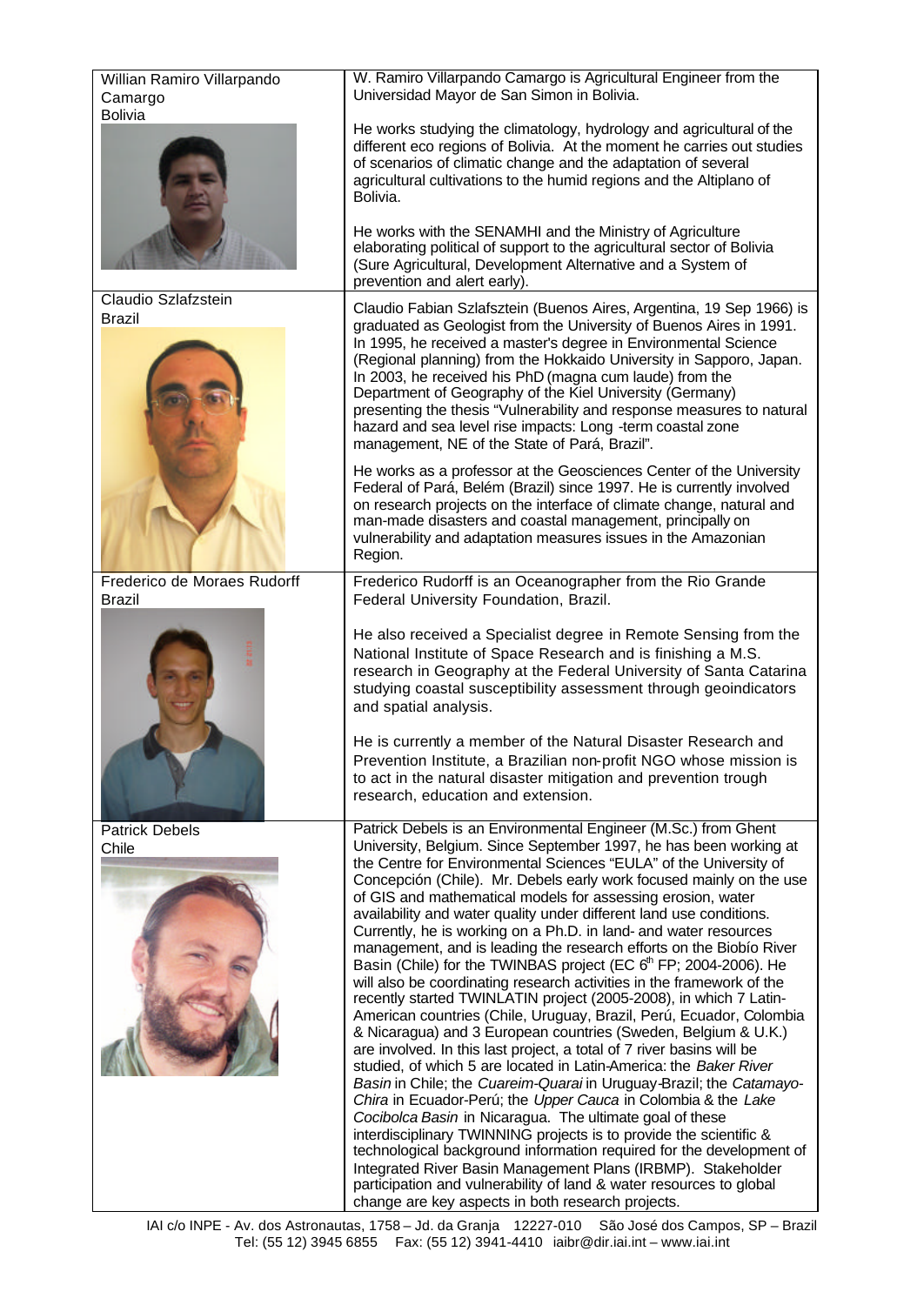| Paulina Aldunce<br>Chile | Paulina Aldunce received an M.S. in Environmental Management<br>and Planning from the University of Chile, Santiago de Chile.                                                                                                                                                                                                                                                                                                                                                                                                                                                                                                                                                                                                                                                                                                                                                                                                                                                                                                                                                                                                                                                                                                                                                                                                                                                                                                                                                                                                                                                                                                                                                                                                                                                                                                                                                                                                                                                                                                                                                                                                                                                                                                                                                                                                                                                                                                                                                                            |
|--------------------------|----------------------------------------------------------------------------------------------------------------------------------------------------------------------------------------------------------------------------------------------------------------------------------------------------------------------------------------------------------------------------------------------------------------------------------------------------------------------------------------------------------------------------------------------------------------------------------------------------------------------------------------------------------------------------------------------------------------------------------------------------------------------------------------------------------------------------------------------------------------------------------------------------------------------------------------------------------------------------------------------------------------------------------------------------------------------------------------------------------------------------------------------------------------------------------------------------------------------------------------------------------------------------------------------------------------------------------------------------------------------------------------------------------------------------------------------------------------------------------------------------------------------------------------------------------------------------------------------------------------------------------------------------------------------------------------------------------------------------------------------------------------------------------------------------------------------------------------------------------------------------------------------------------------------------------------------------------------------------------------------------------------------------------------------------------------------------------------------------------------------------------------------------------------------------------------------------------------------------------------------------------------------------------------------------------------------------------------------------------------------------------------------------------------------------------------------------------------------------------------------------------|
|                          | She works as a professor in the Environmental Sciences and<br>Natural Resources Department, University of Chile. Paullina's<br>research involves the institutional management and community<br>participation related to Natural Disasters.                                                                                                                                                                                                                                                                                                                                                                                                                                                                                                                                                                                                                                                                                                                                                                                                                                                                                                                                                                                                                                                                                                                                                                                                                                                                                                                                                                                                                                                                                                                                                                                                                                                                                                                                                                                                                                                                                                                                                                                                                                                                                                                                                                                                                                                               |
| Luz Dary Yepes Rubiano   | Educación: Ingeniera Forestal<br>Universidad Distrital Francisco José de Caldas, 1997.                                                                                                                                                                                                                                                                                                                                                                                                                                                                                                                                                                                                                                                                                                                                                                                                                                                                                                                                                                                                                                                                                                                                                                                                                                                                                                                                                                                                                                                                                                                                                                                                                                                                                                                                                                                                                                                                                                                                                                                                                                                                                                                                                                                                                                                                                                                                                                                                                   |
| Colombia                 |                                                                                                                                                                                                                                                                                                                                                                                                                                                                                                                                                                                                                                                                                                                                                                                                                                                                                                                                                                                                                                                                                                                                                                                                                                                                                                                                                                                                                                                                                                                                                                                                                                                                                                                                                                                                                                                                                                                                                                                                                                                                                                                                                                                                                                                                                                                                                                                                                                                                                                          |
| Yesid Carvajal Escobar   | Experienci a laboral: Ideam, 1998 - 2005<br>Profesional Ingeniería Forestal<br>- Soporte técnico y científico en el tema de Cambio Global en la<br>Subdirección de Estudios Ambientales.<br>- Soporte técnico y científico en el proyecto en curso "Cambio Climatico:<br>Ejercicio de Autoevaluación - Segunda Comunicación Nacional de<br>Colombia".<br>- Soporte técnico y científico en el proyecto en curso "Expedited<br>Financing of Climate Change Enabling Activities (Phase II)".<br>- Soporte técnico y científico en el proyecto en curso "Integrated National<br>Adaptation Plan: High Mountain Ecosystems, Colombia's Caribbean<br>Insular Areas, and Human Health (INAP)".<br>- Soporte técnico y científico en el área forestal y agrícola de la<br>Subdirección de Meteorología.<br>- Participación en el grupo de Agrometeorología, investigación básica y<br>aplicada.<br>- Participación en el Grupo Forestal, sistema de información forestal y<br>sistema estadístico forestal.<br>- Participación en el Grupo de Energías Alternativas (Dendroenergía).<br>- Elaboración del proyecto "Colombia: Climate Change Enabling Activity<br>(Additional Financing for Capacity Building in Priority Areas)". Proyecto<br>aprobado y en fase de ejecución.<br>- Desarrollo del Inventario Nacional de Gases de Efecto Invernadero<br>(GEI) para los años 1990 y 1994.<br>- Apoyo y elaboración de la Primera Comunicación Nacional de Colombia<br>ante la Convención Marco sobre Cambio Climático (UNFCCC).<br>- Elaboración del Estudio de la Vulnerabilidad del Sector Agrícola a un<br>Eventual Cambio Climático. Estudio de caso: Cultivo de la papa.<br>- Participación ante el Panel Intergubernamental de Expertos sobre<br>Cambio Climático - IPCC en la revisión de "IPCC Draft Reports on Good<br>Practice Guidance for Land Use, Land-Use Change and Forestry (Task<br>1)" and "Definitions and Methodological Options to Inventory Emissions<br>from Direct Human- Induced Degradation of Forests and Devegetation of<br>Other Vegetation Types (Task 2)".<br>- Participación en el Estudio "Áreas indicativas aptas para la<br>implementación de proyectos forestales elegibles bajo el Mecanismo de<br>Desarrollo Limpio (MDL) - Protocolo de Kyoto".<br>- Soporte técnico y científico en el área forestal y agrícola en la oficina de<br>Cooperación Científico técnica para el Estudio del Cambio Global.<br>Yesid Carvajal received Hidrology applied especialization in |
| Colombia                 | CEDEX Spain, M.Sc. in Water and Soil resources in Universidad<br>Nacional de Colombia; PhD in Hydraulic and Environmental<br>Universidad Politécnica of Valencia Spain.<br>He is Associated Professor - Universidad del Valle Cali Colombia,<br>is coordinating a research group in variability and climate change;<br>is PHI UNESCO representant Regional Map of arid, semi-arid<br>and under wet zones of Latin America and the Caribbean -<br>Colombia's case and executive secretary RUPSUR Network about<br>ENSO phenomena research.                                                                                                                                                                                                                                                                                                                                                                                                                                                                                                                                                                                                                                                                                                                                                                                                                                                                                                                                                                                                                                                                                                                                                                                                                                                                                                                                                                                                                                                                                                                                                                                                                                                                                                                                                                                                                                                                                                                                                                |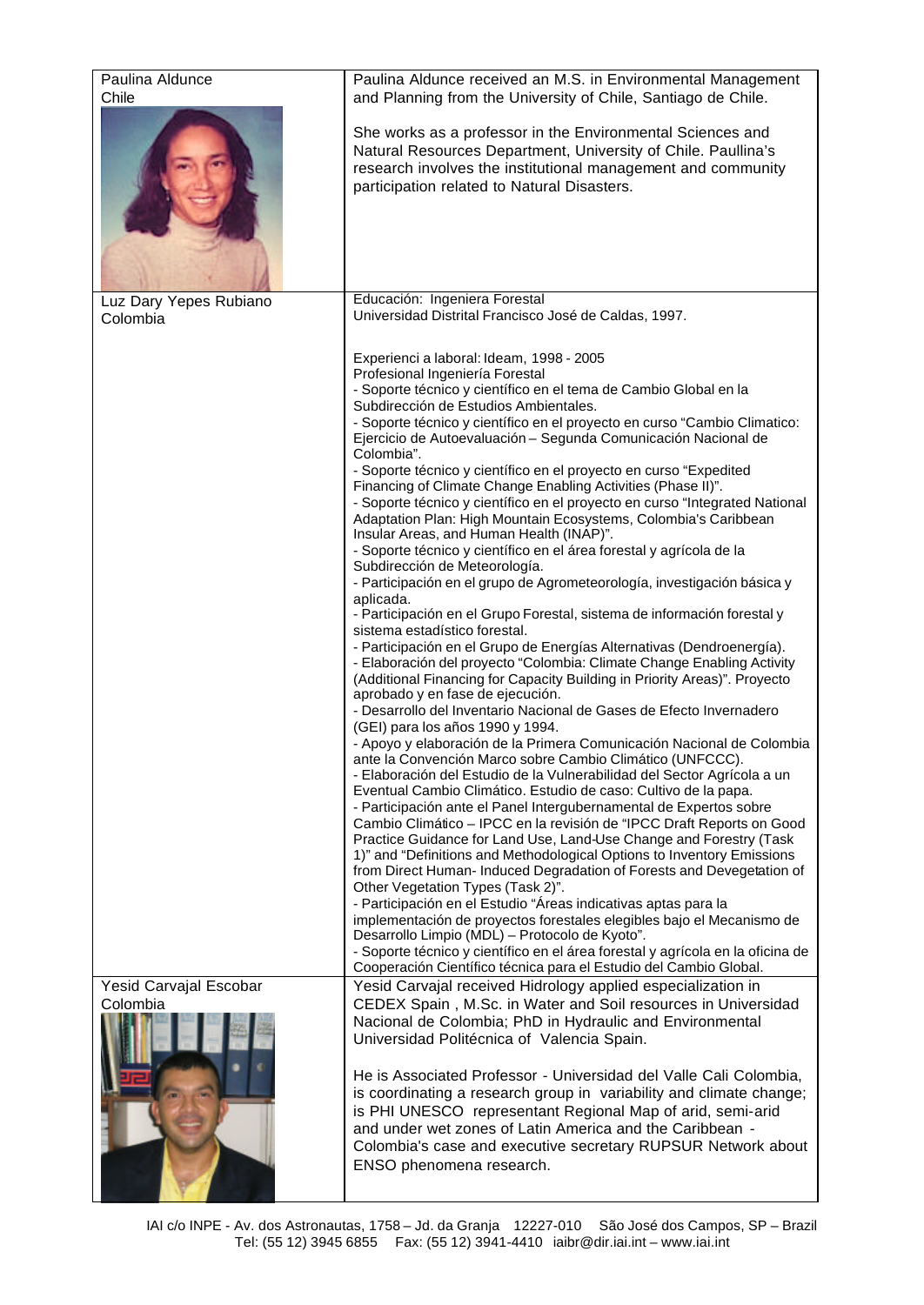| Arnoldo Bezanilla - Morlot<br>Cuba<br><b>Edwards Elvis Matos</b><br>Dominican Republic | Arnoldo Bezanilla received a M.Sc. in the Atmospheric Physics<br>Department from the Meteorological Institute, Cuba working with a<br>three-dimensional numerical model of a convective storm.<br>He is currently in a doctoral research using a Climatic Regional<br>Models (RegCM from ICTP in Trieste, Italy and PRECIS from<br>HADLEY Center, UK) Specifically he work with the<br>parameterizations that use the microphysics scheme to obtain a<br>better performance of the non-convective precipitation a sub-grid<br>scale.<br>Nowdays he's in charge of the Climatics PRECIS runnings in the<br>Meteorological Institute of Cuba.<br>I received an Associate Degree in Science in the Curriculum of<br>Environmental Science Management, from Berkshire Community<br>College (BCC), Pittsfield, Massachusetts and a Bachelor Degree<br>in Natural Resources and Environmental Science Management<br>from Experimental University Felix Adams (UNEFA) Santo<br>Domingo, Dominican Republic. |
|----------------------------------------------------------------------------------------|------------------------------------------------------------------------------------------------------------------------------------------------------------------------------------------------------------------------------------------------------------------------------------------------------------------------------------------------------------------------------------------------------------------------------------------------------------------------------------------------------------------------------------------------------------------------------------------------------------------------------------------------------------------------------------------------------------------------------------------------------------------------------------------------------------------------------------------------------------------------------------------------------------------------------------------------------------------------------------------------------|
|                                                                                        | At the moment I am attending the third fourth semesters of Civil<br>Engineer, at the National Autonomy University of Santo Domingo<br>(UASD), Dominican Republic.                                                                                                                                                                                                                                                                                                                                                                                                                                                                                                                                                                                                                                                                                                                                                                                                                                    |
|                                                                                        | I work for the Secretariat of Stated of Environment and Natural<br>Resources, Undersecretariat of Environmental Management, as<br>Climate Change Project Assistant. Where I provide technical<br>support to the diverse activities of qualification, promotion,<br>diffusion and public sensitization relative to the adaptation and the<br>mitigation to the climatic change?                                                                                                                                                                                                                                                                                                                                                                                                                                                                                                                                                                                                                       |
| Carolina Neri<br>Mexico                                                                | Carolina Neri has bachelor's degree in Geography from National<br>Autonomous University of Mexico (UNAM). She took a<br>specialization course in "Regional Development in Mexico" at<br><b>UNAM's Economic Research Institute.</b><br>She works in Atmospheric Sciences Center (UNAM) in a research<br>called "Capacity Building (state II): Adaptation to Climate Change<br>in Central America, Mexico and Cuba", where she is helping to<br>coordinate activities related to climate analysis and evaluation of<br>vulnerability in agriculture, forest and water sectors, considering<br>climate variability and the climate change in Mexico.<br>The project aims to reinforce adaptation capacities, evaluating<br>vulnerability and adaptation, including the influence of climatic<br>variability and extreme events.                                                                                                                                                                         |
| Miguel Angel Altamirano del<br>Carmen<br>Mexico                                        | Miguel Angel Altamirano studied the career of Atmospheric<br>Sciences in the Faculty of Electronic Instrumentation and<br>Atmospheric Sciences of the Veracruzana University.                                                                                                                                                                                                                                                                                                                                                                                                                                                                                                                                                                                                                                                                                                                                                                                                                        |
| Arlen Del Rosario Martínez Ortiz<br>Nicaragua                                          | He has collaborated in some projects about numerical modelation<br>with MM5; virtual soundings with GOES data; warnings early by<br>tropical cyclones; and readjust of historic paths of hurricanes.<br>He actually works at the National Institute of Ecology, where he is<br>identifying, integrating and evaluating necessary studies about<br>vulnerability and adaptation to the climatic change in priority<br>sectors as biodiversity and national water, both national and<br>regional.                                                                                                                                                                                                                                                                                                                                                                                                                                                                                                      |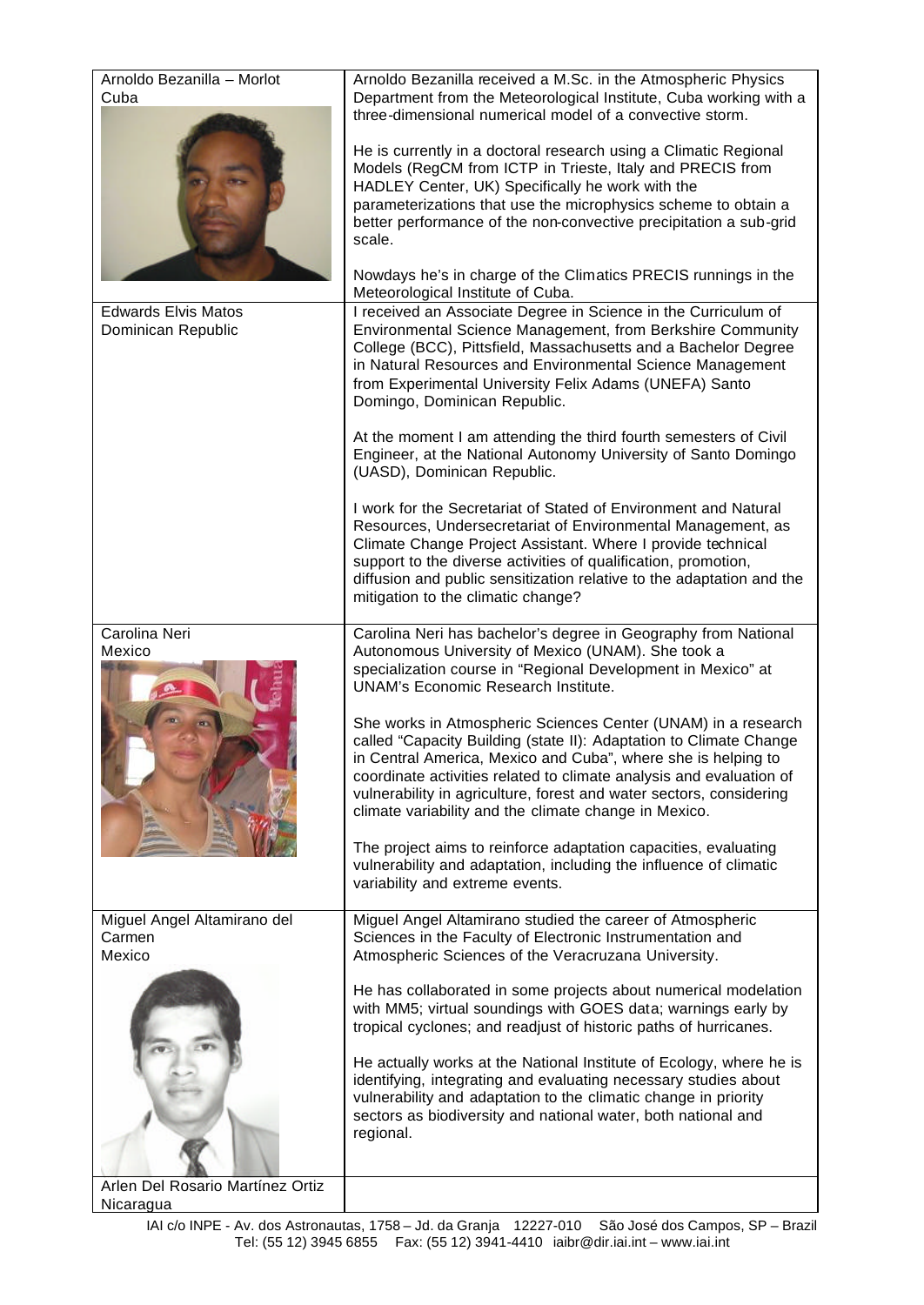| Darysbeth Magaly Martinez<br>Panama       | Darysbeth Martinez received a Msc of Science and<br>Hydrotechnician Engineer from the Maritimes Comunications<br>State University of San Peterburgo in Russian.                                                                                                                                                                                                               |
|-------------------------------------------|-------------------------------------------------------------------------------------------------------------------------------------------------------------------------------------------------------------------------------------------------------------------------------------------------------------------------------------------------------------------------------|
|                                           | She works at the Water Center for the Humid Tropics of Latin<br>America and The Caribbean (CATHALAC) and the United Nations<br>Development Programme (UNDP) where she is a Scientist<br>Research associated for hydrological studies in the determination<br>of the Vulnerability of the hydro resource for an adaptation Project<br>of the Climate Change Program of Panama. |
|                                           | She is also working in Integrated Water Resources Management.                                                                                                                                                                                                                                                                                                                 |
| Norman Breuer                             | Norman Breuer, earned his Ph.D. from in Interdisciplinary Ecology<br>in the School of Natural Resources and Environment at the                                                                                                                                                                                                                                                |
| Paraguay                                  | University of Florida, Gainesville, USA. He holds a master's<br>degree in Tropical Conservation and Development (UF).                                                                                                                                                                                                                                                         |
|                                           | His career began with a degree in agricultural production<br>engineering (Ing. Agr.) from the Universidad Nacional de<br>Asuncion.                                                                                                                                                                                                                                            |
|                                           | He is currently a Research Scientist with the Rosenstiel School of<br>Marine and Atmospheric Science of the University of Miami.                                                                                                                                                                                                                                              |
|                                           | He is currently working in a multi-institutional, interdisciplinary<br>center - The Southeast Climate Consortium- on research and<br>development of a climate information system to reduce risk in<br>agriculture and natural resource management in the southeastern<br>United States.                                                                                       |
| Alejandro Max Pastén Castillo<br>Paraguay | Alejandro Max Pasten, Meteorólogo recibido de la Facultad<br>Politécnica de la Universidad Nacional de Asunción, Matemático<br>estadístico, Facultad de Ciencias Exactas y Naturales de la<br>Universidad Nacional de Asunción.                                                                                                                                               |
|                                           | Trabajo en la División de Meteorología de la Facultad Politécnica<br>y en el Departamento de Climatología de la Dirección de<br>Meteorología e Hidrología de Paraguay.                                                                                                                                                                                                        |
|                                           | Mi área de trabajo actual el régimen pluviométrico de Paraguay y<br>la predicción climática.                                                                                                                                                                                                                                                                                  |
|                                           |                                                                                                                                                                                                                                                                                                                                                                               |
| Jorge Concepción Armoa Cañete<br>Paraguay | Jorge Concepción Armoa Cañete, meteorólogo, graduado en la<br>Facultad Politécnica de la Universidad Nacional de Asunción (FP-<br>UNA), actualmente cursando la Carrera de Matemática -<br>Estadística en la FaCEN - UNA.                                                                                                                                                     |
|                                           | Trabajo en el Área de Sistemas de Observaciones<br>Meteorológicas de la Dirección de Meteorologia e Hidrología, y<br>también en el Área de Meteorología de la FP-UNA.                                                                                                                                                                                                         |
|                                           | Actualmente, las áreas donde me desempeño es la de Manejo de<br>una Red de Observaciones Meteorológicas y Distribución de<br>Lluvias en el Paraguay.                                                                                                                                                                                                                          |
|                                           |                                                                                                                                                                                                                                                                                                                                                                               |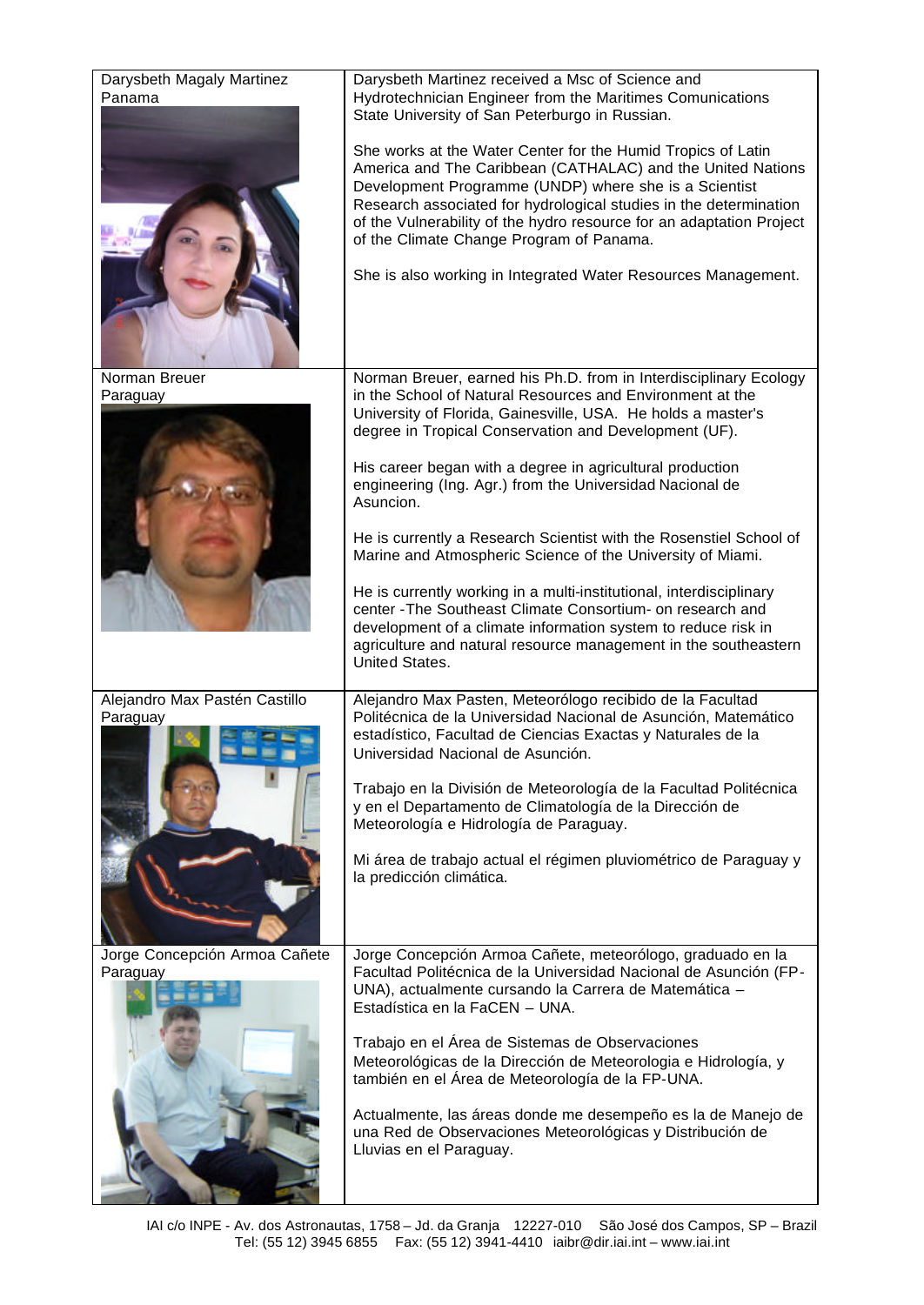| Julián Báez Benitez<br>Paraguay | Professional Background<br>Meteorologist, focused in:<br>- Hydrometeorology Forecast.<br>- Variability and Climate Change.<br>- Water Resources Management.<br>- Hydro climatic Data Base Management.<br>Academy Base:<br>Meteorologist of University of Costa Rica<br><b>Specialize Courses:</b><br>Variability and Climate Change. San José - Costa Rica<br>Administration of Environmental monitoring systems. Padova -<br>Italy.<br>El Niño-Southern Oscillation and its influences in regional and                                                                                                                                                                        |
|---------------------------------|--------------------------------------------------------------------------------------------------------------------------------------------------------------------------------------------------------------------------------------------------------------------------------------------------------------------------------------------------------------------------------------------------------------------------------------------------------------------------------------------------------------------------------------------------------------------------------------------------------------------------------------------------------------------------------|
|                                 | local climate and hydrology. Quito, Ecuador.<br>Teaching:<br>Professor in Charge of course "Environmental and groundwater<br>Hydrology" and the course "Meteorology and Climatology", of the<br>carrier of Environmental Engineering. Catholic University of<br>Asuncion - UCA.                                                                                                                                                                                                                                                                                                                                                                                                |
|                                 | <b>Professional Activities:</b><br>In Charge of the Technical Secretary of Paraguayan National<br>Weather Service.<br>Past principal consultant to organize a PLATIN/VAMOS/CIC<br>working sub-group meeting to conclude the group final report.<br>Past Assistant of Principal Consultant to elaborate the Paraguay<br>Vision of Water Resources.<br>Past Technical Manager of Paraguayan National Weather<br>Service.<br>Past Technical Manager of the project "Implementation of a new<br>Hydrometeorological data base system to Itaipu Binacional.<br>Past Technical Manager of the project "Implementation of a<br>hydrometeorological data base system to Yacyreta. EBY. |
| Jacinto Arroyo Aliaga<br>Peru   | Jacinto Arroyo, received an M.S received. In Computer science<br>for the administration from the National University of the Center in<br>Peru.                                                                                                                                                                                                                                                                                                                                                                                                                                                                                                                                 |
|                                 | This at the moment concluding their doctorate studies in<br>Atmosphere and Sustainable Development, at the University<br>Federico Villareal in Peru, Works in the Observatory of Huancayo<br>of the Geophysical Institute of Peru, where it is the boss of the<br>department of Meteorology and Climatology,                                                                                                                                                                                                                                                                                                                                                                   |
|                                 | Him this at the moment involved in the investigation on the<br>changes and tendencies of the climate in the mountain of the<br>south America.                                                                                                                                                                                                                                                                                                                                                                                                                                                                                                                                  |
| Laura Avellaneda<br>Peru        | Laura Avellaneda, Environmental Engineer with a Master in<br>Projects Management from the Federico Villarreal University in<br>Peru                                                                                                                                                                                                                                                                                                                                                                                                                                                                                                                                            |
|                                 | She works at the National Environment Council of Peru, where<br>she is Environmental Specialist some projects of Vulnerability and<br>Adaptation on Climate Change in areas such as: water, energy,<br>transportation and agriculture, in her country.                                                                                                                                                                                                                                                                                                                                                                                                                         |